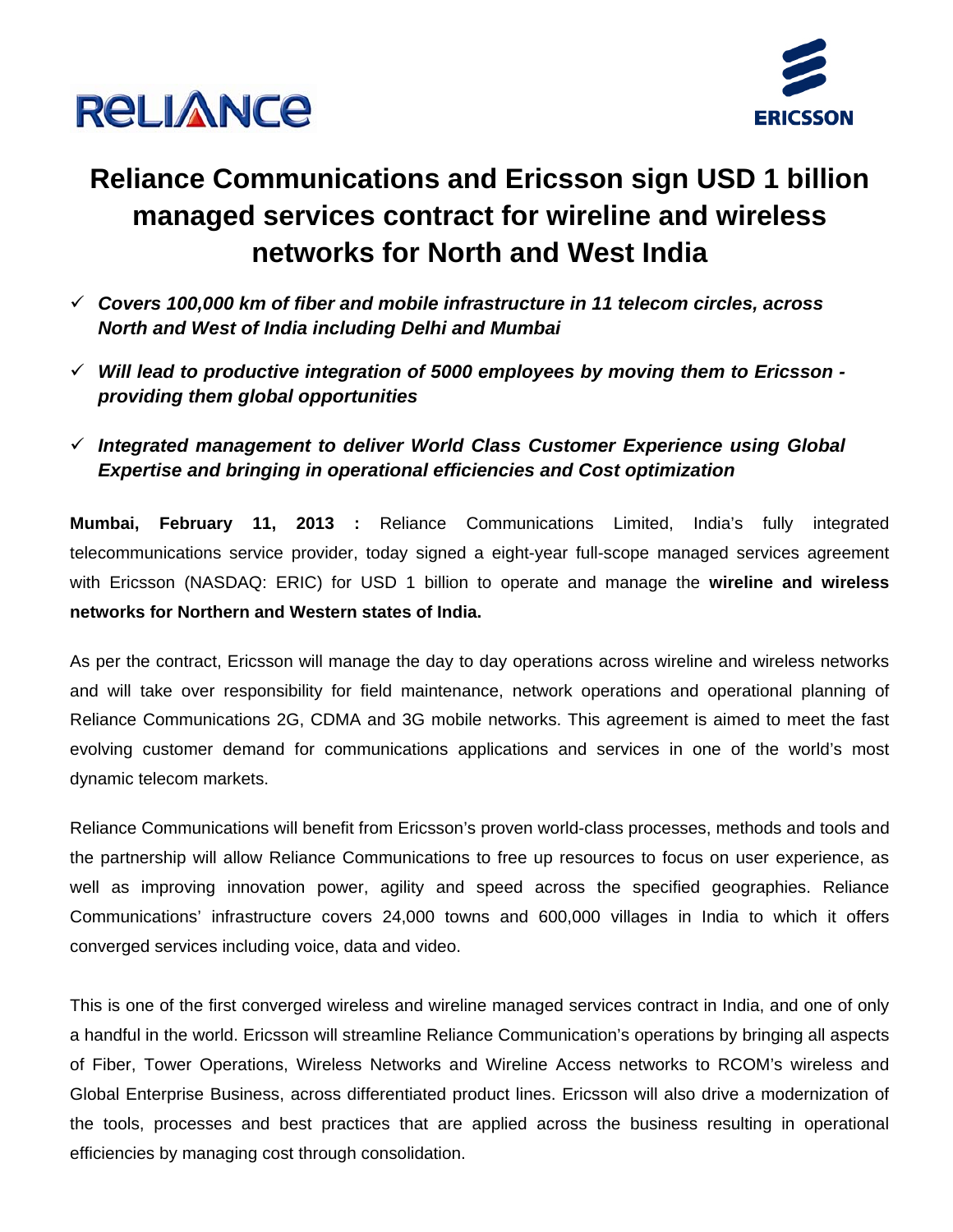# **RELIANCE**



Commenting on the agreement, Gurdeep Singh, Chief Executive Officer – Wireless Business, Reliance Communications said, *"We are happy to announce our partnership with Ericsson to manage our wireline and wireless network enabling us to provide a higher level of customer experience in terms of network and services. Given the complexity of network increasing with platforms, technologies and application offerings, we are banking on the experience, innovation and technical expertise of Ericsson to improve the productivity of our network and ensure that it delivers to its full potential. We are confident that they will exceed the expectations of our customers through optimization of resources and provide us cost effective solutions."* 

Magnus Mandersson, Executive Vice President and Head of Business Unit Global Services, Ericsson, said; *"We are excited to partner with Reliance Communications for this strategic multi-technology managed services deal. The increasing uptake of new technologies requires an increased focus on customer experience management in the hyper competitive and highly dynamic Indian telecom market. With this partnership Reliance will increase focus on their core business and innovation. We are pleased to welcome more than 5,000 employees who will join us from Reliance Communications and support our long term commitment to India's ICT market."* 

This agreement with Ericsson will be driven by defined Service Level Agreement governance. Ericsson will be responsible for improving network performance and ultimately service quality, with the goal of increasing customer satisfaction and retention. Ericsson will also work closely with Reliance Communications to identify opportunities to introduce new services and expand its existing businesses to help realize the full potential of its network.

*"This partnership will enable our enterprise customers to deploy state-of-the-art data services on our integrated network through the global expertise of Ericsson. This is one of the first times that wireless and wireline enterprise network is being outsourced to deliver world-class service and performance assurance,"*  **added Punit Garg, Chief Executive Officer, Global and Enterprise Business, Reliance Communications.**

Fredrik Jejdling, Head of Region India, Ericsson said *"Ericsson has been telecom partner in India for the*  past 110 years. With this agreement, we expand our footprint and strengthen our existing leadership *in Managed Services."* Adding emphasis to the importance of people, Jejdling mentioned that Ericsson is gearing up to welcome Reliance employees and ensure they are well-integrated into the company's local and global services organization.